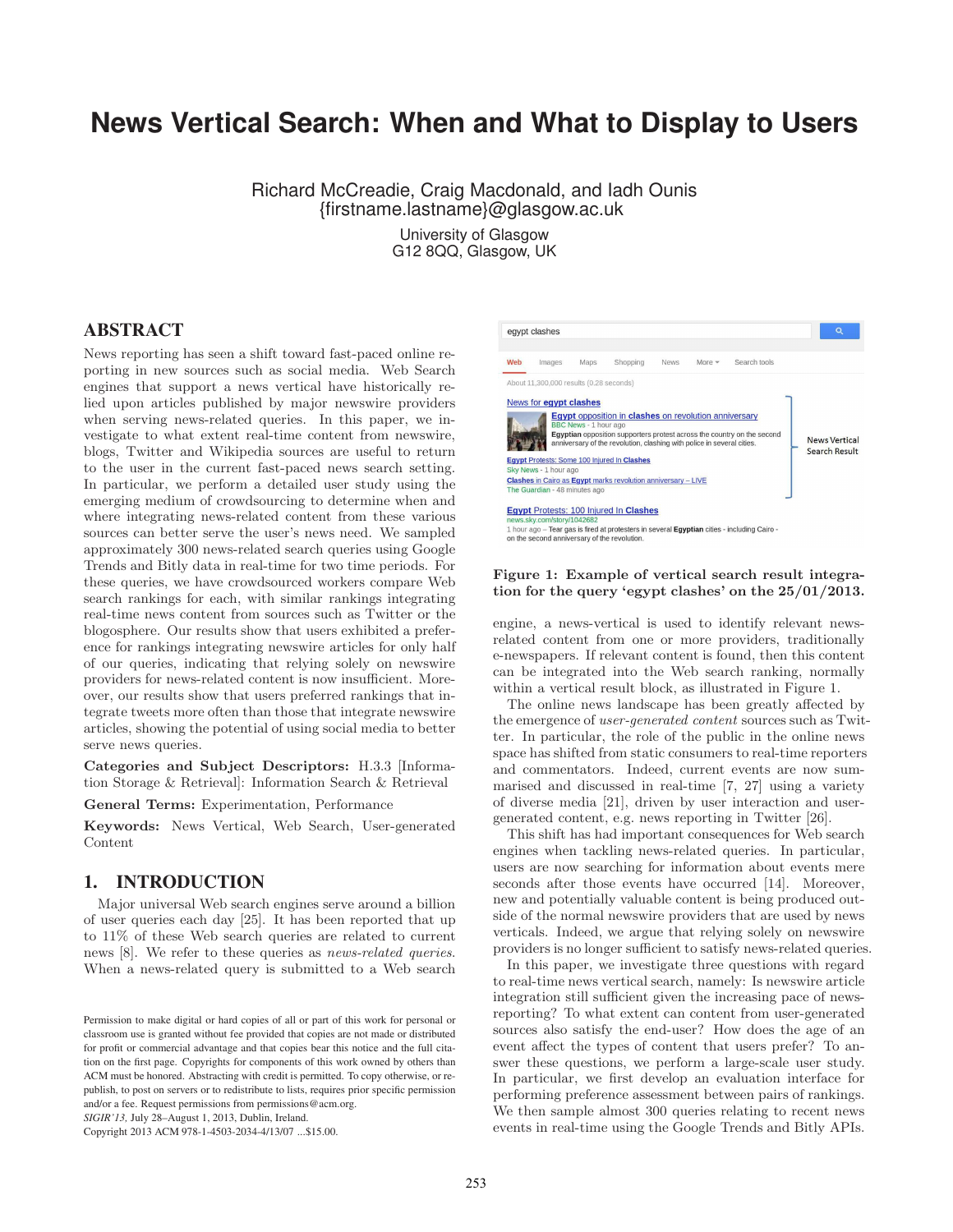For each query and time, we also collect individual rankings of Web pages, newswire articles, blogs, tweets and Wikipedia pages for them. Using our proposed interface in conjunction with the crowdsourcing marketplace Amazon's Mechanical Turk, we employ workers (acting as surrogates for end-users) to compare Web page rankings with the same rankings enhanced with additional news content from newswire, the blogosphere, Twitter or Wikipedia. In this way, we evaluate the extent to which different sources can be used to better satisfy news-related queries. Indeed, this is the first user study examining the integration of different content types for news vertical search.

The remainder of this paper is structured as follows. In Section 2, we provide a background into prior works that have examined news vertical search and crowdsourcing. Section 3 describes our methodology, including the design of the crowdsourcing interface we use in our user study. In Section 4, we detail our experimental setup in terms of topic development and crowdsourcing/worker statistics. Section 5 describes the results of our crowdsourced user study with respect to our three research questions. Concluding remarks are provided in Section 6.

# **2. RELATED WORK**

This paper builds upon two areas related to the field of information retrieval (IR), namely news vertical search and crowdsourcing. We discuss prior works that examined news vertical search in Section 2.1, while we provide a background on crowdsourcing for IR in Section 2.2.

#### **2.1 News Vertical Search**

The field of news vertical search has seen little investigation to date, with prior works focusing on how to predict when a user will click on a news-related document added into the Web search ranking. In particular, Diaz [12] proposed a machine learning approach for click prediction on newswire articles. This approach trains an initial model using features extracted from the news articles along with additional query features from past Web and news vertical query-logs. The approach then incorporates click-feedback, in that it allows a user's subsequent clicks to enhance the model over time. Arguello et al. [4] expanded upon the approach by Diaz for multiple verticals, extracting features from each vertical considered to build a classification model. Later, König  $et$ al. [20] also examined a learned approach for click prediction for news-related queries. They propose the use of additional features from the query, in addition to features describing the distribution of the query terms in blog, newswire and Wikipedia corpora, with the aim of better estimating the proportion of users that will click on a newswire article if displayed. Importantly, these works only examine the integration of newswire articles into the Web search results, not the integration of user-generated content (in König's case blogs and Wikipedia are used to better determine when newswire articles should be displayed, not as a source of content). In contrast, in this paper, we examine the integration of blogs, tweets and Wikipedia articles in addition to newswire articles. Moreover, rather than predicting document clicks to estimate when to integrate content (which requires access to large proprietary query logs), we perform a user study to ascertain from a user perspective when integrating additional content is useful. Furthermore, an added value of this work is that the assessments produced as part of our

user study could be used to train machine learned models for news vertical search, like those described above.

Relatedly, in the context of search over multiple verticals (including the news vertical), Zhou et al. [31], proposed a general evaluation framework for aggregate search. However, their framework pre-supposes that relevance assessments for each document are available, which is not the case in our scenario. Hence, we take an alternative evaluation approach in this paper. Arguello et al. [5] performed a user study using 29 people from a nearby town to examine the relationship between task complexity and the use of integrated search results from multiple. However, their study focused on the user cognitive process for general tasks, rather than news-specific search tasks. Indeed, to the best of our knowledge, our user study is the first that examines news vertical search to date.

## **2.2 Crowdsourcing in IR**

Crowdsourcing in general is the act of outsourcing tasks, traditionally performed by a specialist person or group, to a large undefined group of people or community (referred to as the "crowd"), through an open call [16]. There are many motivations for crowdsourcing tasks. For example, simple tasks can be completed at a relatively small cost, and often very quickly [3]. Moreover, by employing a crowd of 'users' to perform assessments as opposed to a few 'experts', a wider range of talent can be accessed and expert bias avoided [15]. However, crowdsourcing has also been the subject of much controversy as to its effectiveness. In particular, the work produced by crowdsourced workers is known to sometimes be of low quality [6] and results can be affected by random or malicious work [13].

In an IR setting, crowdsourcing has been used as an alternative method for evaluating search system performance. Alonso et al. [3] first suggested crowdsourcing as a cheap, fast, effective and flexible alternative to using specialist assessors when creating relevance assessments for ad-hoc test collections. Indeed, crowdsourcing was later used to generate relevance assessments for larger collections [2], in addition to being both the subject of one track<sup>1</sup> and used to support other tracks [24] at the Text REtrieval Conference (TREC). Relatedly, Zhu and Carterette [32] also used crowdsourcing to perform a successful pilot study examining the integration of images into the Web search results.

In this paper, we use crowdsourced workers from the Amazon's Mechanical Turk marketplace to compare Web search rankings to those enhanced with additional news-related content for news queries. Indeed, crowdsourcing is particularly suitable to use in our user study for three reasons. First, workers can act as surrogates of end-users on the assumption that those same workers also use Web search engines. Second, the worker-base is large and diverse [17] meaning that our results are less likely to suffer from demographic bias, in contrast to using students or co-workers. Third, assessments are quick, cheap and reproducible by other researchers.<sup>2</sup>

Prior works in the field of crowdsourcing have identified effective validation approaches for the identification of poor quality work, with the aim of increased accuracy. Snow et

<sup>1</sup> https://sites.google.com/site/treccrowd/

<sup>2</sup>Subject to implementation of the same assessment interface and access to the dataset described later in Section 4.1, which is available at http://terrierteam.dcs.gla.ac.uk/ vertical/.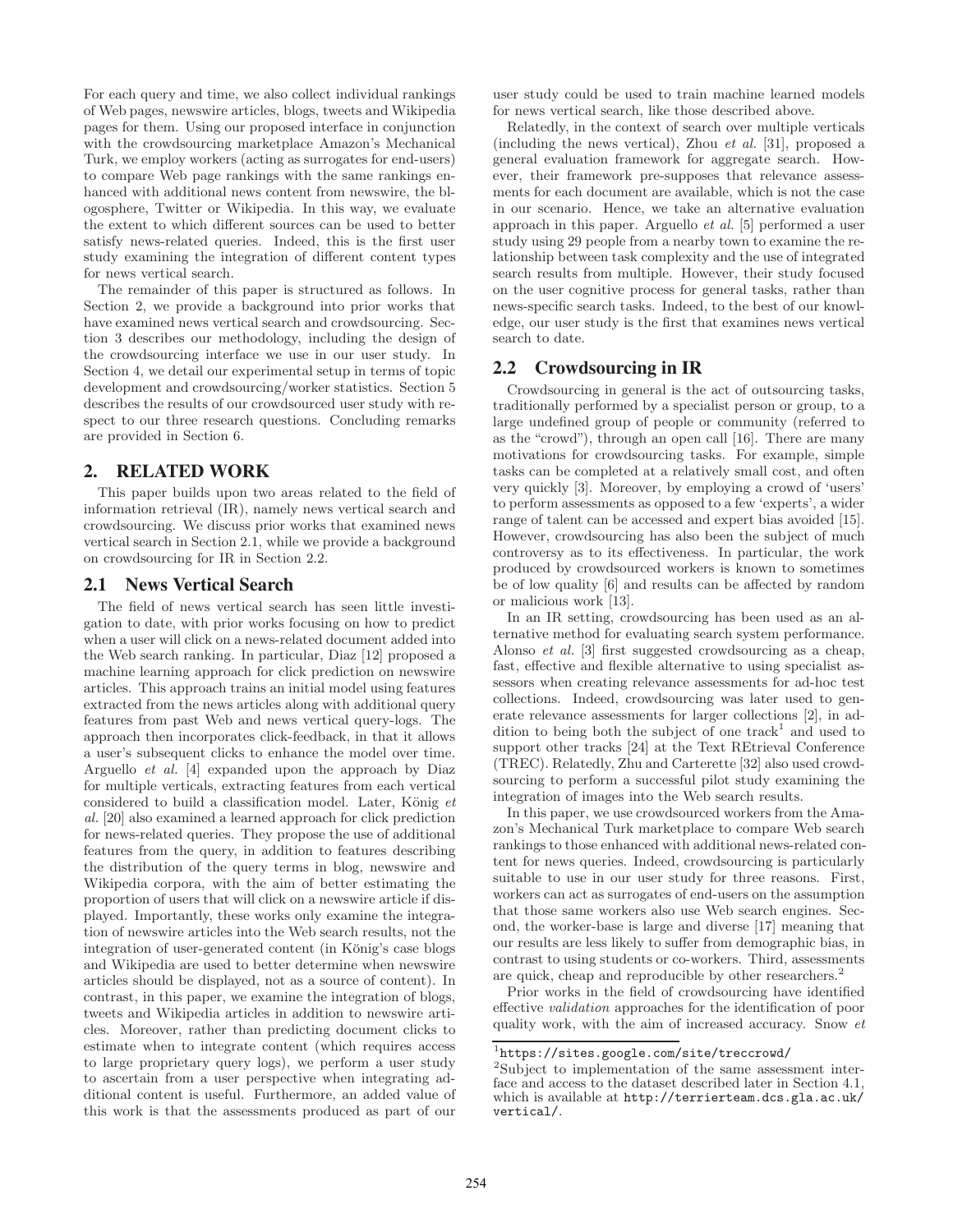

Figure 2: Workflow of a single assignment.

al. [29] and Callison-Burch [10] investigated the accuracy of crowdsourced labels generated for natural language processing tasks, concluding that 'expert' quality labels can be achieved by having three or five workers complete each crowdsourcing task and taking the majority (most commonly selected) label. Kittur et al. [19] proposed the introduction of questions with verifiable, quantitative answers, often referred to as 'gold judgements' or a 'honey-pot' to identify poorly performing workers. However, subsequent research by Ipeirotis [18] has indicated that within a Web page classification context, gold judgements are unnecessary when larger numbers of assessors work on each task. In particular, their results indicate that when 10 assessors work on each task and a majority result is taken, then no appreciable gains in accuracy are observed when further adding a gold judgement validation, i.e. crowdsourced work can be validated through redundancy. Following this prior work, as part of our user study, we use 10 redundant workers to compare each of our rankings. The majority vote is used to ensure quality.<sup>3</sup> Our assessment interface (described later in Section 3.1) also contains an in-built form of validation, to identify bots and users that randomly click on answers. In the next section, we describe our experimental methodology, including how we designed the interface we show to our crowdsourced workers.

## **3. METHODOLOGY**

In an IR setting, rankings are usually evaluated using incomplete Cranfield-style relevance assessments [11] pooled from multiple systems [30]. However, such an approach is not suitable for evaluation of vertical search rankings because documents within a ranking cannot be judged independently of one another. In particular, whether the newsrelated results added by the news vertical improve the initial Web search ranking depends both upon the documents added and the extent to which the Web search ranking already satisfied the user's news need. Moreover, each ranking contains multiple types of documents, which from a pairwise perspective may not be directly comparable. For instance, how can the value of a tweet be directly compared to a newswire article? Furthermore, the real-time nature of news-related queries mean that the value that each newsrelated document brings to the ranking is dependant upon both its relevance and also its recency/timeliness with regard to the event underlying the query.

Instead, inspired by prior works by Thomas and Hawking [28] and Carterette [9], we propose a comparative evaluation approach, where the top ten documents from each ranking are considered as a single evaluation unit (rather than evaluating the individual documents). For this type of evaluation, multiple different rankings are displayed to the user, who then selects the one that he/she prefers. In our scenario, for a news-related query, the user is shown both the unmodified Web search ranking and a ranking with content from either newswire, the blogosphere, Twitter or Wikipedia integrated. In particular, for each news-related query, we have users compare the Web search ranking to rankings enhanced with content from each of the aforementioned sources in turn, such that they can identify those cases where integrating additional content is useful. The advantage of this approach is that it avoids the issues of pair-wise document comparability and redundancy by having end-users compare both document rankings as single units.

Formally, our approach takes as input a Web search ranking W and a set of news and user-generated content rankings  $e \in E$  for a news-related query Q and a given point in time  $t$ . For our experiments,  $E$  is comprised of four rankings, namely rankings of newswire articles, blogs, tweets and Wikipedia pages. Each ranking is ranked by relevance to Q and with respect to the query time  $t$ , i.e. only documents from before  $t$  are ranked. For each query, the Web search ranking W is combined with each of the four news and usergenerated content rankings in E to form four enhanced rankings. We denote an enhanced ranking as  $W^{+e}$ , e.g.  $W^{+Blogs}$ .

Our strategy for generating the enhanced rankings is as follows. For  $W^{+News}$ ,  $W^{+Blogs}$  and  $W^{+Twtiter}$ , we select the top three documents ranked for Q and add them to the top of  $W$  within a special result box. This simulates the look and feel of current news vertical search results, like those shown previously in Figure 1. For  $W^{+Wikipedia}$ , we include only the top ranked Wikipedia page for the query, based on the observation that Web search engines typically only return one page from Wikipedia in their top 10 results.

Finally, we combine the Web search ranking  $W$  with its four enhanced rankings to form four document ranking pairs, e.g.  $\lt W$ ,  $W^{+Blogs}$  $>$ . During our user study, for each query, a user is shown each of the four ranking pairs for that query in turn, selecting the one that they would prefer to see for Q and time t in each case. Figure 2 illustrates the workflow for a single assignment. As described later in Section 4.1, we evaluate using two datasets. For the second dataset, after the user selects a ranking, we also give the user a multiplechoice questionnaire about why they selected each ranking.

If the majority of users that compare a ranking pair for a query Q select the enhanced ranking  $W^{+e}$ , we say that  $W^{+e}$ better satisfies  $Q$  (the query topic) for time t. In Section 3.1, we describe the interface we show to the users, while Section 3.2 describes of the questionnaire that we use.

#### **3.1 Crowdsourcing Interface**

To facilitate our comparative evaluation approach, we develop an assessment interface to perform the presentation of document ranking pairs to the user, and record the results. Figure 3 provides an illustration of the assessment interface for the query 'mariangela melato' made on January 12th 2013. We enlarge the enhanced ranking for easy viewing in Figure 3. At the top of the interface, the title of the task is displayed along with a button that reveals the instructions for the task (hidden in Figure 3). The instructions are divided into two separate components, namely: the main instruction block that describes what the user is being asked to do; and the guidelines block that provides additional clarifications about the task. When a user first views the task

<sup>3</sup>Tie-breaking assessments are unneeded when using many (10 in our case) workers.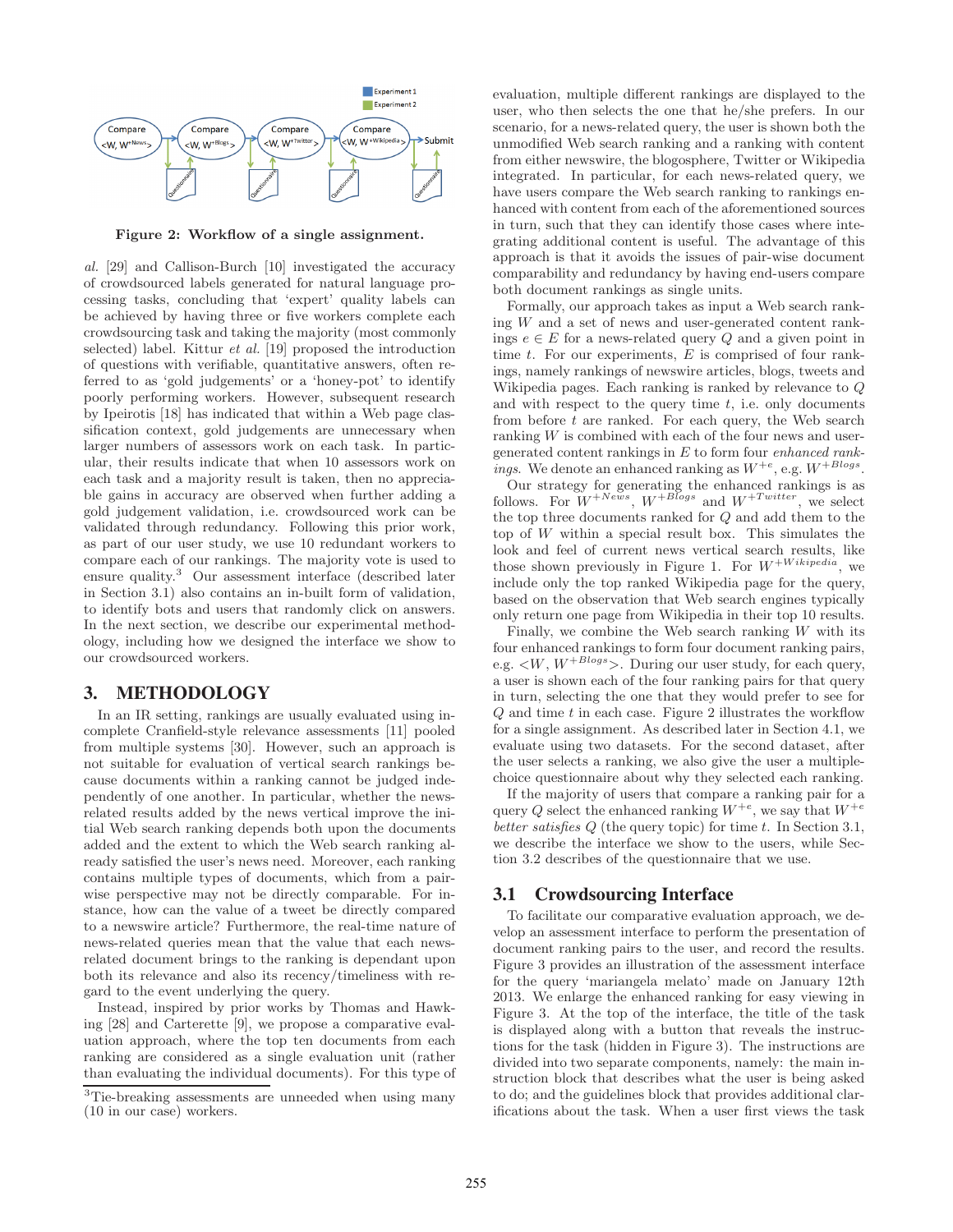

Figure 3: Illustration of our ranking interface produced for the query 'mariangela melato' on the  $12/01/13$ at 5:01pm. The first ranking is  $W^{+\overline{B}logs}$ , while the second ranking is W. The third (red bordered) ranking is a validation ranking designed to catch workers that are randomly clicking.

(before accepting it) the instructions are displayed to them. When actively attempting the task, the instructions are automatically closed by default to save screen real-estate.

Below the instructions, the news-related user query is displayed along with a short topic description. For the example in Figure 3, the user was searching for information about the death of Italian cinema and theatre actress Mariangela Melato. Below the query Q and topic description, the document rankings W and  $W^{+e}$  from the current pair are rendered  $(W^{+Blogs}$  in Figure 3). Users are instructed to select the ranking that best satisfies the query, while the guidelines instruct the user to focus on whether the additional results added to one of the rankings make it better or worse. To enable users to state their preference for one of the displayed rankings, each ranking is clickable. Clicking a ranking records the user's preference for that ranking. Recall that the rankings are produced with respect to the query time  $t$ , i.e. only documents published before the time of the query are ranked. Both the timestamp of the query and the publication time of each post (if available) are rendered as part of the interface. Users are instructed to consider recency as well as relevance when assessing using these timestamps.

The four ranking pairs for each query topic are assessed by a single user in sequence to increase efficiency [23]. After a user clicks on a ranking, if there are any ranking pairs remaining for the current query topic (of the four total), then the next ranking pair is rendered for assessment, else a link is displayed to enable the user to submit their assessments. If any of the news and/or user-generated content sources did not return documents for the query, e.g. because no relevant documents had yet been published, then both of the rankings in the associated pair would be identical. In these cases, the interface automatically skips to the next pair to be assessed.

As described in Section 2.2, one of the criticisms of crowdsourcing is a susceptibility to poor quality work. In addition to having 10 unique users assess each ranking pair, our assessment interface also integrates one method for validating user work. In particular, the interface renders the Web result ranking twice, creating three rankings. One of these rankings has a red border (as shown in Figure 3). The users are instructed never to select the red bordered ranking. We use this ranking to identify bots or malicious users that are randomly selecting rankings. Any set of assessments where a red-bordered ranking has been clicked is automatically rejected without payment. The three rankings are randomly ordered to avoid click bias for any one position.

# **3.2 Questionnaire**

When assessing the topics in our second dataset (see Section 4.1), we show a questionnaire to the user after they select each ranking. Depending upon which ranking the user selected, a different questionnaire is displayed. In particular, for the enhanced ranking, the user is asked to select one or more statements that apply to the content added (either newswire articles, blogs, tweets or Wikipedia pages). The six statements are listed below:

- > Relevant to the query
- > Relate to a recent event (at the time of the query)
- > Appear to be about breaking news
- > Better satisfy the query by being included
- > Are informative based upon the title/snippet shown
- > Provide useful general information, unrelated to a recent event

In contrast, if the user selected the Web search ranking, they are asked to select one of the following reasons why the additional content did not better satisfy the query:

- > Partially relevant, but I still preferred the basic ranking.
- > Out-of-date, new information was added, but it was old. > Redundant, no information was added that was not in the
- basic ranking. > Completely irrelevant, the added documents were unrelated to the query.
- > Spam, the added documents appear to be spam or advertising.

In this way, we first have users decide whether a ranking is improved by the integration of news or user-generated content and then have them elaborate as to why this is the case.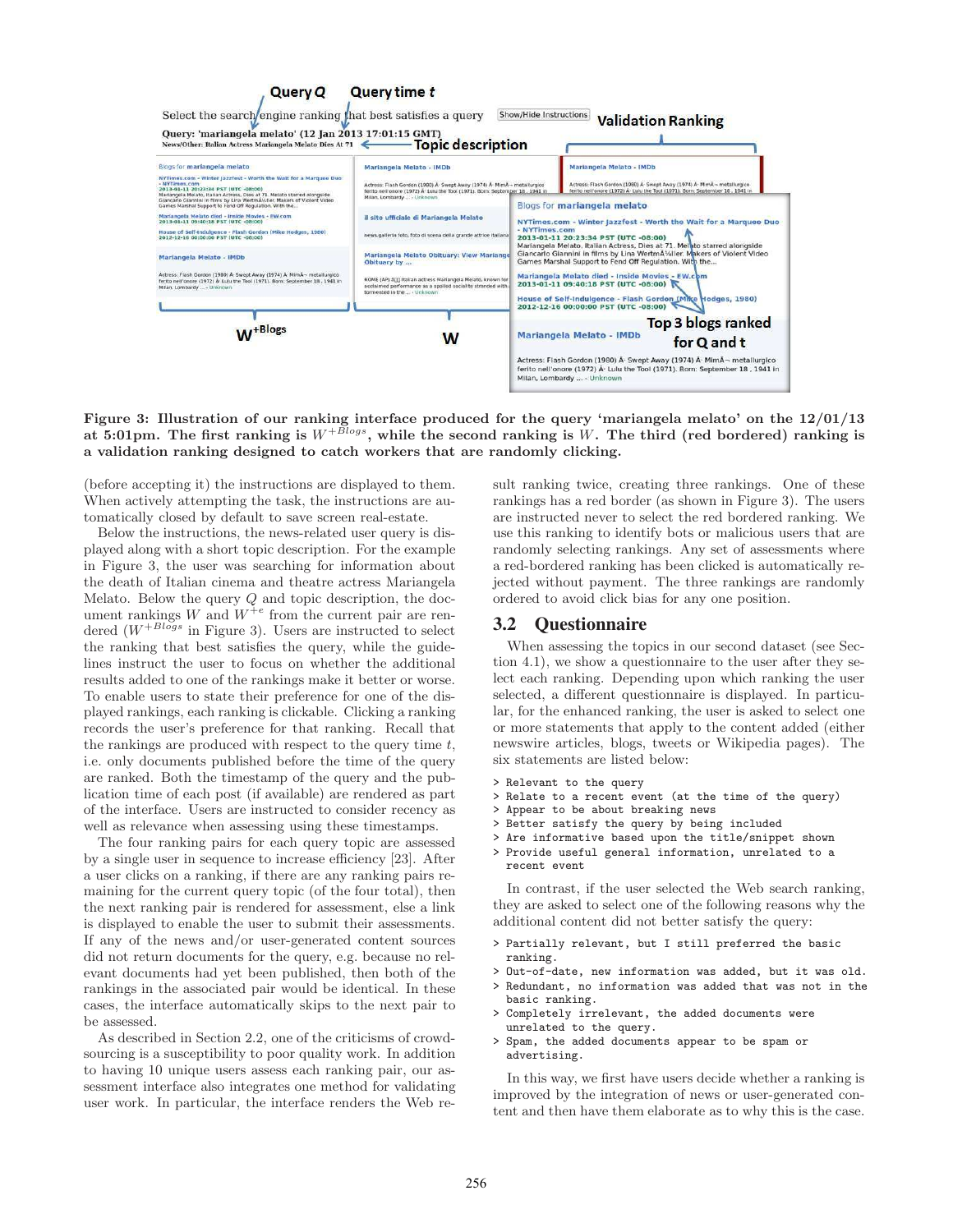Table 1: Statistics for the two datasets used in this paper and the number of query topics belonging to each temporal class within each.

|                     | $2012_{Apr}$                    | $2013_{Jan}$                    |
|---------------------|---------------------------------|---------------------------------|
| Topic Source        | Google Trends                   | <b>Bitly Bursting Phrases</b>   |
| Time-Period         | $11/04/12 \rightarrow 23/04/12$ | $10/01/13 \rightarrow 16/01/13$ |
| $#$ Breaking        | 74                              |                                 |
| $#$ Recent          | 38                              |                                 |
| $# Long-Ranning$    | 29                              | 15                              |
| $#$ Other           | 58                              |                                 |
| <b>Total Topics</b> | 199                             |                                 |

We use the interface and questionnaire described above in conjunction with Amazon's Mechanical Turk to perform our user study. In the next section, we describe our experimental setup for the user study.

# **4. EXPERIMENTAL SETUP**

Due to a lack of publicly available datasets upon which we could evaluate ([12] and [20] described in Section 2.1 used private Yahoo! and Microsoft data for instance) we develop two new datasets for evaluation. In Section 4.1, we describe the creation of two new datasets that we use for evaluation. Section 4.2 summaries the structure of our user study. In Section 4.3, we detail the statistics of our crowdsourcing experiments, while Section 4.4 provides information about our MTurk workers.

# **4.1 Topic Development**

We develop two new datasets to facilitate our evaluation using publicly available resources. Our first dataset, referred to as  $2012_{Apr}$ , spans the period of the 11th to the 23rd of April 2012. The second dataset, referred to as  $2013_{Jan}$ spans the period of the 10th to the 16th of January 2013. Each dataset contains a set of  $\langle$ query,timestamp $\rangle$  pairs and rankings of Web pages, newswire articles, blogs, tweets and Wikipedia pages for each.

To generate our news-related queries, we use the Google Trends<sup>4</sup> and the Bitly Data API<sup>5</sup>. In particular, for the  $2012_{Apr}$  dataset, we sampled the queries that were reported trending by Google Trends on an hourly basis for that period. At the end of each day, we manually identified those queries that matched a reported news event, while all other queries were discarded. This left a set of 199 queries known to be news-related over the 12 day period. For the  $2013_{Jan}$ dataset, we instead crawled the 'Bursting Phrases' service of Bitly's Data API at 30 minute intervals, since Bitly updates its bursting phrases more frequently than Google Trends. The bursting phrases service returns phrases that were receiving a consistently high volume of click traffic at the time. From this set of bursty phrases returned, we manually identified 98 that referred to news events, using these as our newsrelated queries for the second dataset. For both datasets, the timestamp of the query is the time when it was crawled using either API. Hence, this timestamp corresponds to a period when the query/phrase was either receiving high traffic as recorded by Google or Bitly. We also manually created topic descriptions for each query with reference to the main news stories around the time of each query.

To collect rankings for each topic, we again used publicly available API's. For the time of each query as recorded by

Table 2: Types of data collected from the two crowdsourcing tasks.

| Data Subject      | Data Type          | $2012_{Apr}$ | $2013_{Jan}$ |
|-------------------|--------------------|--------------|--------------|
| Document Rankings | Ranking Preference |              |              |
| Document Rankings | Questionnaire      |              |              |
| Worker            | Work Submitted     |              |              |
| Worker            | Time Taken         | v            | M            |
| Worker            | Geo-Location       |              |              |

that query's timestamp, we downloaded Bing Web search results<sup>6</sup>, newswire articles and blogs from the Blekko API<sup>7</sup>, Twitter tweets<sup>8</sup> and Wikipedia pages<sup>9</sup> for that query. These rankings are real-time in nature, i.e. they contain only documents published before the query timestamp  $t$ . The documents are ranked by relevance with respect to the query Q. Recall from Section 3 that the top three newswire articles, blog posts and tweets are selected for integration into the Web search ranking, while for Wikipedia, only the top ranked Wikipedia page is integrated.

To aid our later analysis, we also divide our queries into four classes, representing the time elapsed between the event underpinning each query and that query's timestamp:

- Breaking: Queries related to events that have broken within the prior 12 hours.
- Recent: Queries related to a recent news event that occurred between 12 and 48 hours previously.
- Long-Running: Queries relating to older events that are still of interest.
- Other: The time of the originating event could not be accurately identified.

Table 1 summarises the statistics of our two datasets and the number of query topics belonging to each query class within them.

# **4.2 Experiment structure**

Following best practices in crowdsourcing [1], we adopt an iterative design methodology. In particular, we separate our crowdsourced user study into two separate crowdsourcing experiments, one for each of the two datasets described in the previous section. Based upon worker feedback from the first experiment  $(2012_{Apr})$ , we improved the assessment interface, user behaviour logging and the provided instructions before crowdsourcing the second experiment  $(2013<sub>Jan</sub>)$ . Most notably, the questionnaires were added to enable users to better articulate why one ranking might be better than another, while IP-address logging was enabled to estimate the location of workers. Table 2 summaries the data that was collected from the two crowdsourcing experiments.

# **4.3 Crowdsourcing Configuration**

We use the crowdsourcing marketplace Amazon's Mechanical Turk (MTurk) to recruit workers for our evaluation. Following [18], as described in Section 2.2, we have ten individual workers assess each document ranking pair. Each MTurk

 $^6$ http://www.bing.com/developers/

8 https://dev.Twitter.com/

<sup>4</sup> http://www.google.co.uk/trends/hottrends

<sup>5</sup> http://dev.bitly.com/

<sup>7</sup> http://blog.blekko.com/2012/10/15/

powering-web-apps-with-the-blekko-api/

<sup>9</sup> http://www.mediawiki.org/wiki/API:Main\_page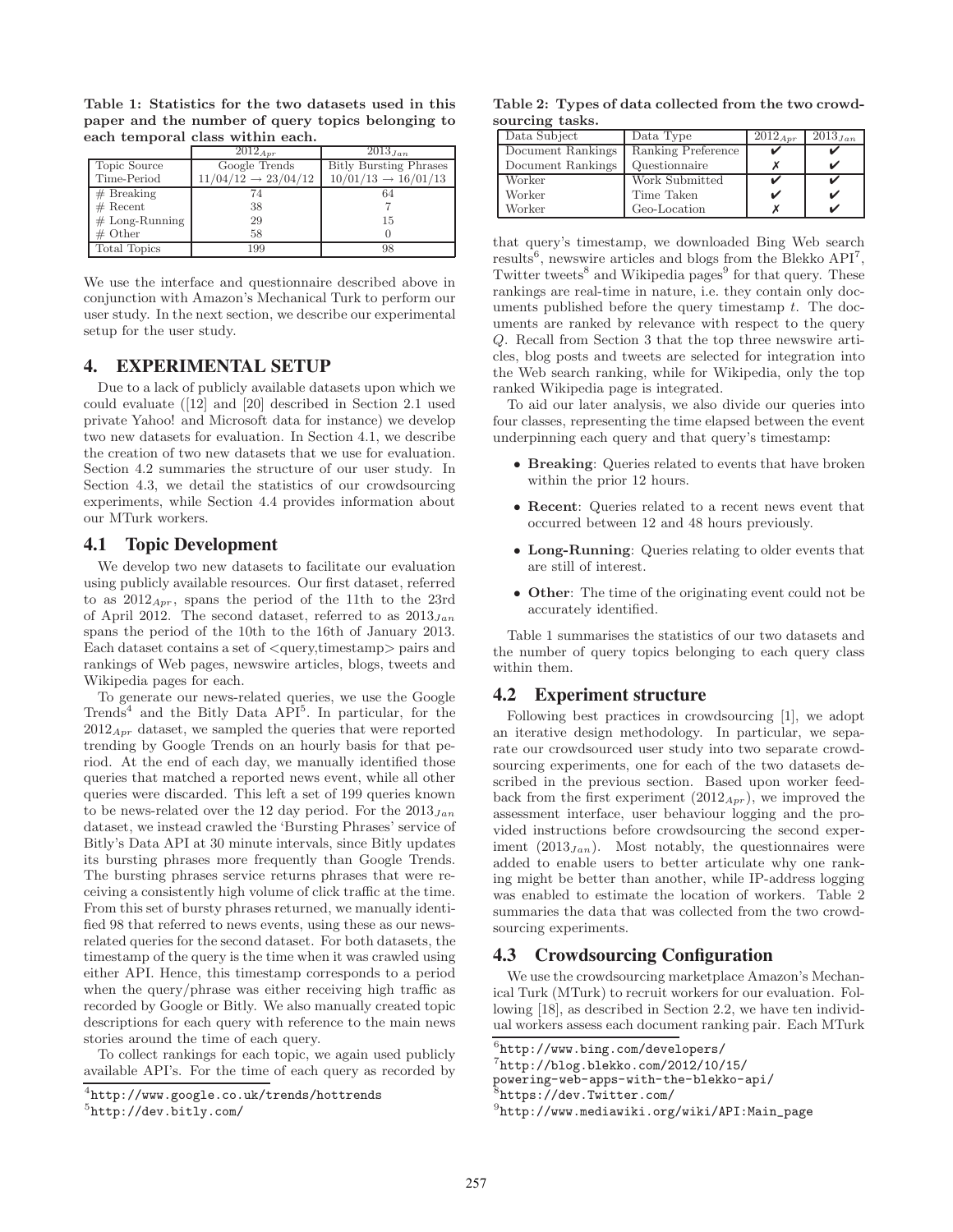

Figure 4: The distribution of enhanced and Web search rankings selected by workers for each experiment.



Figure 5: Assignments binned by the time they took to complete for each of the two experiments.

assignment involves the assessment of 4 document pairs (the Web search ranking in comparison to 4 different enhanced rankings). The second experiment also added the questionnaires after each assessment was made. We paid US \$0.05 for each set of 4 document pairs assessed, since assessment requires that the user browses the two rankings and makes a single click. For the second experiment, an additional \$0.05 was paid for completion of the questionnaires. We use the in-built worker validation described in Section 3.1 to detect bots and spammers. Any assignment where a redbordered ranking was selected was rejected without payment and re-submitted for another user to complete. The total cost of running the two experiments was US \$217.25, including MTurk's 10% fee.

In terms of the two experiments, the 199 topics from the first dataset translate into 1990 assignments (199x10), while the 98 topics from the second dataset translate into 980 assignments (98x10). Both experiments were completed individually in under 48 hours. Automatic validation (based on clicking of red-bordered rankings) resulted in the rejection of 9.5% and 3.05% of assignments for each of the two datasets respectively. Inter-worker agreement was 0.33 using Cohen  $\kappa$  for the first experiment and 0.23 using Cohen  $\kappa$ for the second experiment. Note that a low agreement is expected in this case due to both the large number of workers attempting each task and a greater scope for disagreement between workers due to individual preferences.

#### **4.4 Worker Statistics**

In total, 98 unique workers completed one or more assignments over our two experiments, 57 workers during the first experiment and 41 during the second experiment. Figures 4 (a) and (b) show the distribution of enhanced  $(W^{+e})$ and Web search rankings  $(W)$  selected by workers. As is typical for crowdsourced tasks [2, 24], we see that the completed work follows a long-tail distribution, with a few workers completing many assignments and a long tail of workers that completed only a few assignments. Furthermore, we

Table 3: Work statistics broken down by country for the second dataset.

| Country        | $#$ of Page | $#$ Unique   | Proportion of | Proportion of |  |
|----------------|-------------|--------------|---------------|---------------|--|
|                | Requests    | IP-Addresses | Work Done     | IP-Addresses  |  |
| India          | 6.479       | 41           | $68\%$        | 39%           |  |
| United States  | 1.484       | 40           | 16%           | 38%           |  |
| Macedonia      | 843         | 3            | 9%            | 3%            |  |
| Philippines    | 242         |              | 3%            | 1%            |  |
| Romania        | 210         | 3            | 2%            | 3%            |  |
| United Kingdom | 141         | 3            | 2%            | 3%            |  |
| Pakistan       | 122         |              | 1%            | 1%            |  |
| Bangladesh     | 10          |              | $0.1\%$       | 1%            |  |
| Japan          | 8           | 5            | $0.1\%$       | 5%            |  |
| Singapore      | 8           | 2            | $0.1\%$       | $2\%$         |  |
| Hungary        | 6           |              | $0.1\%$       | 1%            |  |
| Ireland        | 6           |              | $0.1\%$       | 1%            |  |
| Albania        | 4           |              | $>0.1\%$      | 1%            |  |
| Australia      | 3           |              | $>0.1\%$      | 1%            |  |
| Canada         | 3           |              | $>0.1\%$      | 1%            |  |

also observe that the majority of workers show no clear bias toward selecting either type of ranking. Note that because 10 individual workers assess each topic, the impact that a single worker can have on the final result is limited.

The time taken by the workers to complete each assignment varies. Figures 5 (a) and (b) show the amount of time that assignments (4 assessments) took, separated into 20/30 second bins (for readabilty). From Figure 5, we observe that for the first experiment  $(2012_{Apr})$ , to assess four ranking pairs took the majority of the workers (57%) under 20 seconds, with a further 23% of assignments taking between 21 and 40 seconds. In contrast, for the second experiment  $(2013<sub>Jan</sub>)$ , assessment took longer on average, with 33\% of workers taking between 31 and 60 seconds and a further 20% taking between 61 and 90 seconds. This is because the second experiment also required workers to fill in the questionnaire after each of the four ranking pairs per assignment.

Finally, for the second experiment  $(2013<sub>Jan</sub>)$ , we also logged the IP-addresses of the workers. From this information, we identified the county of origin that each worker comes from. Table 3 reports the number of page requests, unique IPaddresses and their proportions for each country made dur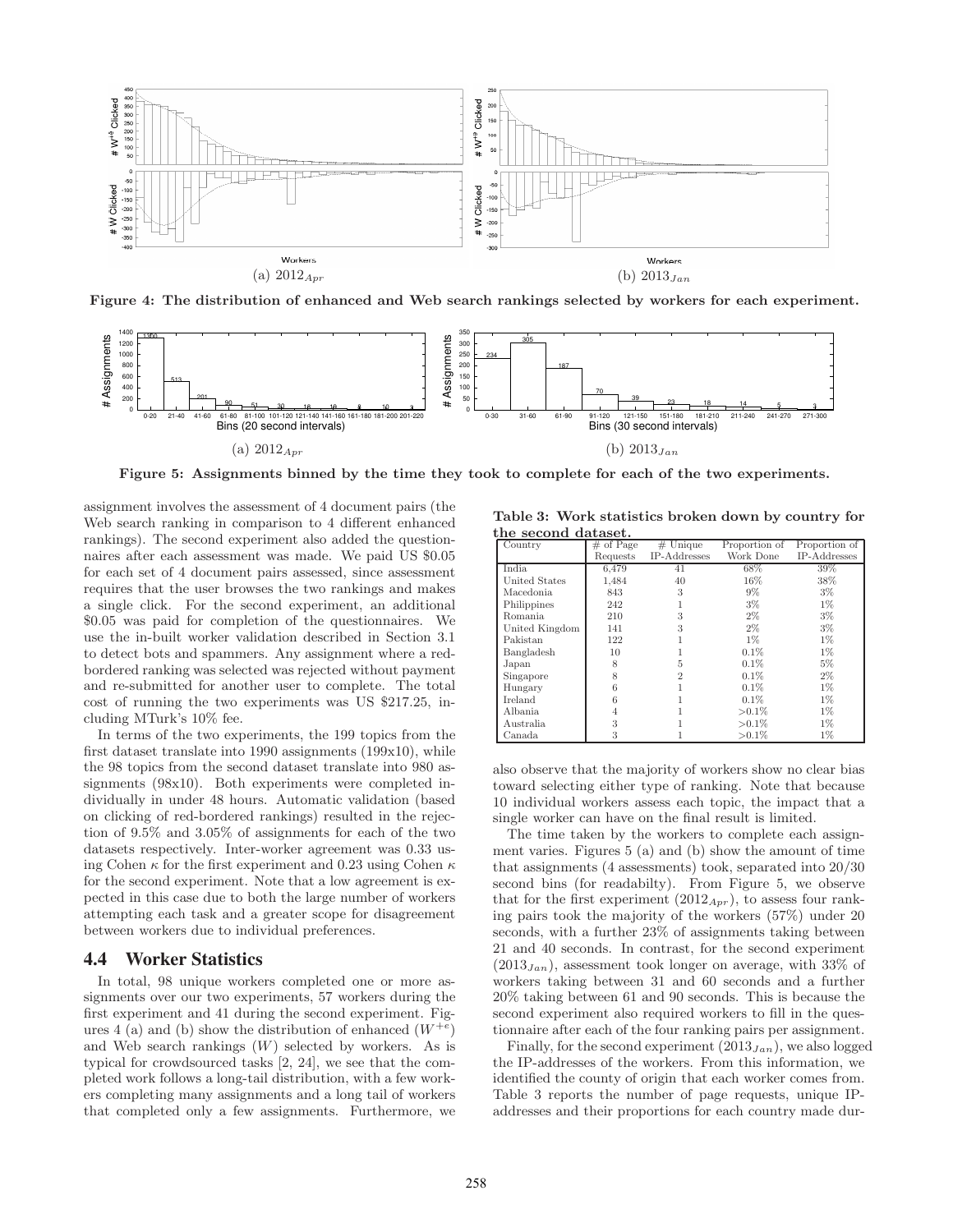ing the second experiment. From Table 3, we observe that 39% of IP-addresses and hence workers came from India, followed by 38% from the U.S. However, while the number of unique workers is similar between these two countries, the volume of work done is much higher for Indian workers. This indicates that Indian workers completed more assignments on average than US workers.

#### **4.5 Measures**

In our subsequent experiments, we report the majority preference over the ten workers that compared each ranking pair. Recall from Section 3.1 that not all sources return content for all of the topics. In these cases, both rankings in a pair would be identical, hence we remove these cases from our dataset. For this reason, the click counts can be lower than the total number of assignments.

## **5. RESULTS**

In this section, we investigate to what extent integrating newswire articles, blogs, tweets and Wikipedia pages into the search results for news-related queries can better satisfy the user. In particular, we examine the following three research questions, each in a separate subsection:

- Is newswire article integration still sufficient given the increasing pace of news-reporting? (Section 5.1)
- To what extent can content from user-generated sources better satisfy the end-user in comparison to returning the Web search ranking or integrating newswire articles? (Section 5.2)
- How does the age of a event affect the types of content that users prefer? (Section 5.3)

#### **5.1 Integrating Newswire Articles**

We begin by examining our first research question, i.e. is news article integration still sufficient to satisfy news-related queries in real-time. We report on the number of users that clicked (stated a preference for) rankings enhanced with newswire articles  $(W^{\hat{+}News})$  in comparison to the Web search ranking unaltered  $(W)$ . If the users prefer the newswireenhanced rankings, then this would indicate that newswire articles are still sufficient. On the other hand, if there are many topics where users do not prefer the newswire-enhanced ranking, then this would indicate that we need to look to other sources of content to satisfy the user for these queries.

Table 4 reports the raw number of users that clicked on the newswire-enhanced or Web search ranking, i.e. when  $\langle W, W^{+News} \rangle$  pairs were compared. Recall that we have ten users (workers) assess each ranking pair to counteract any noise introduced by poorly performing workers. Table 4 also reports the majority preference over the ten workers, i.e. the number of real-time news topics where the majority preferred either ranking. From Table 4, we observe the following. First, comparing the raw click counts for each of the newswire-enhanced and Web search rankings (rows 3 and 5), we observe that for 28.9% of topics the users preferred the Web search ranking, while  $48.5\%$  preferred the newswire enhanced ranking (aggregating both datasets). Second, when taking the majority vote (rows 4 and 6), we similarly see that the Web search ranking was preferred by the majority of users for 17.8% of topics, while for 44.4% of the topics, the news-enhanced rankings were preferred by the majority of users. These results show that only around half of

| Table 4: Number of topics for which the majority   |
|----------------------------------------------------|
| of end-users preferred either the Web search rank- |
| ing or the rankings enhanced with user-generated   |
| $\rm{content.}$                                    |

| Ranking     | Majority | $2012_{Apr}$ | $2013_{Jan}$ | Total | Proportion |
|-------------|----------|--------------|--------------|-------|------------|
| Preferred   | Vote?    |              |              |       |            |
| Web         |          | 828          | 418          | 860   | 28.9%      |
| Web         |          | 24           | 29           | 53    | 17.8%      |
| <b>News</b> |          | 1002         | 442          | 1444  | 48.5%      |
| News        |          | 98           | 34           | 132   | 44.4%      |

our real-time news-related topics could be better satisfied by integrating newswire articles.

To investigate why newswire article integration was not able to satisfy many of our real-time news-related topics, we examine the reasons selected by our users in the questionnaire from our second experiment (see Section 3.2). Of the 418 Web search rankings clicked by our users in the second experiment, Figure 6 reports the percentage of those clicks that were attributed to the added documents in the newswire-enhanced ranking being either partially relevant, out-of-date, redundant, unrelated or spam. From Figure 6, we see that the main reason that users gave was that the results added were partially relevant, but did not make the enhanced ranking better. This result is interesting, since it indicates that the newswire sources were providing related content to the query, but that this content was not useful to the majority of our users. One example where the majority of users selected the Web search ranking was the query 'game industry', with the topic description 'News/Politics: Biden meeting with representatives from the video game industry'. For this query, the top two added newswire articles discussed violence relating to the video game industry, but did not specifically mention Joe Biden or the topic. The third integrated article was directly relevant to the topic. However, the original Web search ranking already contained two relevant Associated Press articles about the topic. Hence, the Joe Biden article was redundant, but the two other added articles were deemed by our users to be useful – even though they do not mention the topic directly.

Next, we examine the 442 instances from the second experiment where integrating newswire articles did improve the Web search ranking. Figure 7 illustrates the percentage of newswire-enhanced search rankings selected because they were more relevant, recent, reported breaking news, better satisfied the query, were particularly informative or provided general (background) information on the topic.<sup>10</sup> From Figure 7, we observe the following. First, as expected, we see that over 77.2% of the enhanced rankings were selected because they contained more relevant documents than the Web search ranking. We also see that over 63.3% of the enhanced rankings were selected because the added documents related to the recent event described in the topic description. Note the distinction between documents being relevant and documents relating to the event referred to by the query, i.e. some users may find that adding background articles for longer-running events is enough to improve over the Web search ranking. On the other hand, a much lower percentage of users (28.2%) indicated that they selected the enhanced ranking because the added documents were about breaking news. Also of note is that only 41.2% of users indicated that the introduction of newswire articles better satisfy the query

 $10$ Note that because a user can select multiple reasons for a single ranking, the percentages do not sum to one.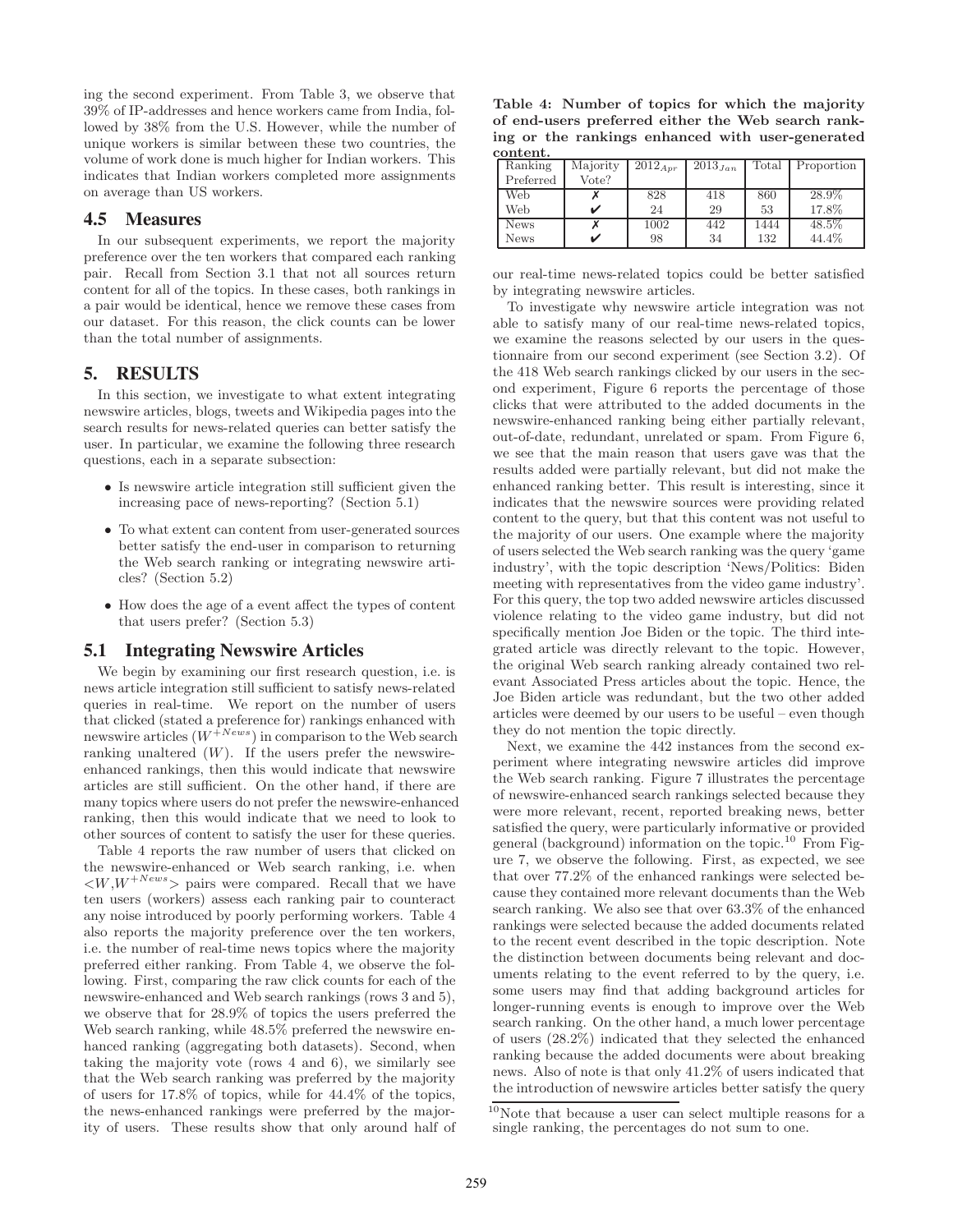

Figure 6: The percentage of Web search rankings clicked that were attributed to the added documents in the newswire-enhanced ranking being either partially relevant, out-of-date, redundant, unrelated or spam.

by being included, even though they stated a preference for the enhanced ranking. This indicates that either our users disagreed upon the meaning of 'satisfy' in the questionnaire, or that users can prefer the enhanced ranking for a topic, even if it does not better satisfy that topic. Indeed, almost all users selected the 'relevant' but not the 'better satisfied' choice for one or more topics.

To answer our first research question, newswire articles were not sufficient to satisfy the majority of topics in our two datasets, primarily because while some relevant content is added for most queries, users did not find that it improved the ranking. For the assignments where users preferred the newswire-enhanced ranking, users indicated that they preferred them because the added content was about the event underlying the query or was simply relevant to the query topic. In the next section, we investigate whether the integration of user-generated content can better satisfy users.

#### **5.2 Integrating User-Generated Content**

Next, we examine our second research question, i.e. to what extent can content from user-generated sources also satisfy the end-user? To this end, we begin by reporting on the number of users that clicked (stated a preference for) rankings enhanced with either blog posts, tweets or Wikipedia pages in comparison to the Web search rankings unaltered. If the number of topics where the majority of users selected the user-generated content-enhanced rankings is greater than for the number of topics that were similarly enhanced by integrating newswire articles (132 topics – see Table 4 row 6) then we can conclude that user-generated content sources may be more effective for news vertical integration than the traditional newswire sources used today.

Table 5 row 3 reports the number of topics where the majority of users preferred rankings enhanced with either blogs, tweets or Wikipedia pages to the Web search ranking unaltered. We report both the number of topics for each of the two datasets  $(2012_{Apr}$  and  $2013_{Jan})$ , as well as the summation over the two. From Table 5 row 3, we observe that in total, the blog-enhanced rankings were preferred for 56.9% of the topics over the unaltered Web search rankings, while tweet-enhanced rankings were preferred for 71.2% of topics and Wikipedia pages for 52.1% of topics. Moreover, these proportions are consistent across both datasets. This result shows that all three of the user-generated content sources tested can enhance the Web search ranking for a substantial proportion of the 297 (see Table 1) real-time newsrelated topics tested. Most notably, the rankings including tweets were particularly favoured by our users, indicating



Figure 7: The percentage of newswire-enhanced search rankings selected because they were more relevant, recent, report breaking news, better satisfy the query, were particularly informative or provide general (background) information.

that Twitter is a good source of real-time news content to integrate. Indeed, integrating tweets satisfied more query topics  $(168 - \text{see Table 5 row 3, column 7})$  than integrating newswire articles (132 topics – see Table 4 row 6), indicating that Twitter is a better overall news source than traditional news providers.

However, if at the time  $t$  of each topic there exists relevant newswire articles, then user-generated content may not be required to satisfy the user, i.e. the extra content may be redundant. Indeed, in the previous section, we showed that approximately half of our topics could be better satisfied by integrating newswire articles than returning the Web search ranking unaltered. To examine this, we contrast the query topics that benefited from the integration of news articles to those that benefited by the integration of user-generated content. For a given query, if relevant user-generated content was found, integrated and the ranking was preferred by the majority of users, then user-generated content can be said to better satisfy that query than when integrating nothing. However, that same query may be equally or better satisfied by the integration of newswire articles. On the other hand, if there are news-related queries that user-generated content can satisfy, but newswire articles cannot (at the time those queries were made), then we can show that user-generated content is necessary to satisfy those queries.

Table 5 rows 4-6 report the number of topics for which integrating user-generated content aided but that integrating newswire did not (# Topics Better than Newswire). For comparison, we also report the reverse case (where integrating newswire articles aided but integrating user-generated content did not) and where integrating either newswire articles or user-generated content was equivalent (either both better satisfied the user or neither did). The total number of topics where integrating user-generated content aided but integrating newswire did not is highlighted in bold. From Table 5, we see the following two points of interest. First, each of our three user-generated content sources were able to satisfy topics which were not already satisfied by newswire articles. For instance, 22.2% of all topics could be better satisfied by integrating blogs but not newswire articles (row 4, column 4). Second, of the three user-generated content sources tested, we again see that Twitter is the most effective, improving 84 topics (34%), which were not better satisfied by integrating newswire articles. The query 'lionel richie' (issued on the 13th of April 2012) was one example where integrating tweets better satisfied our users but integrating newswire articles did not. For this query, the Twitter stream returned tweets reporting that music star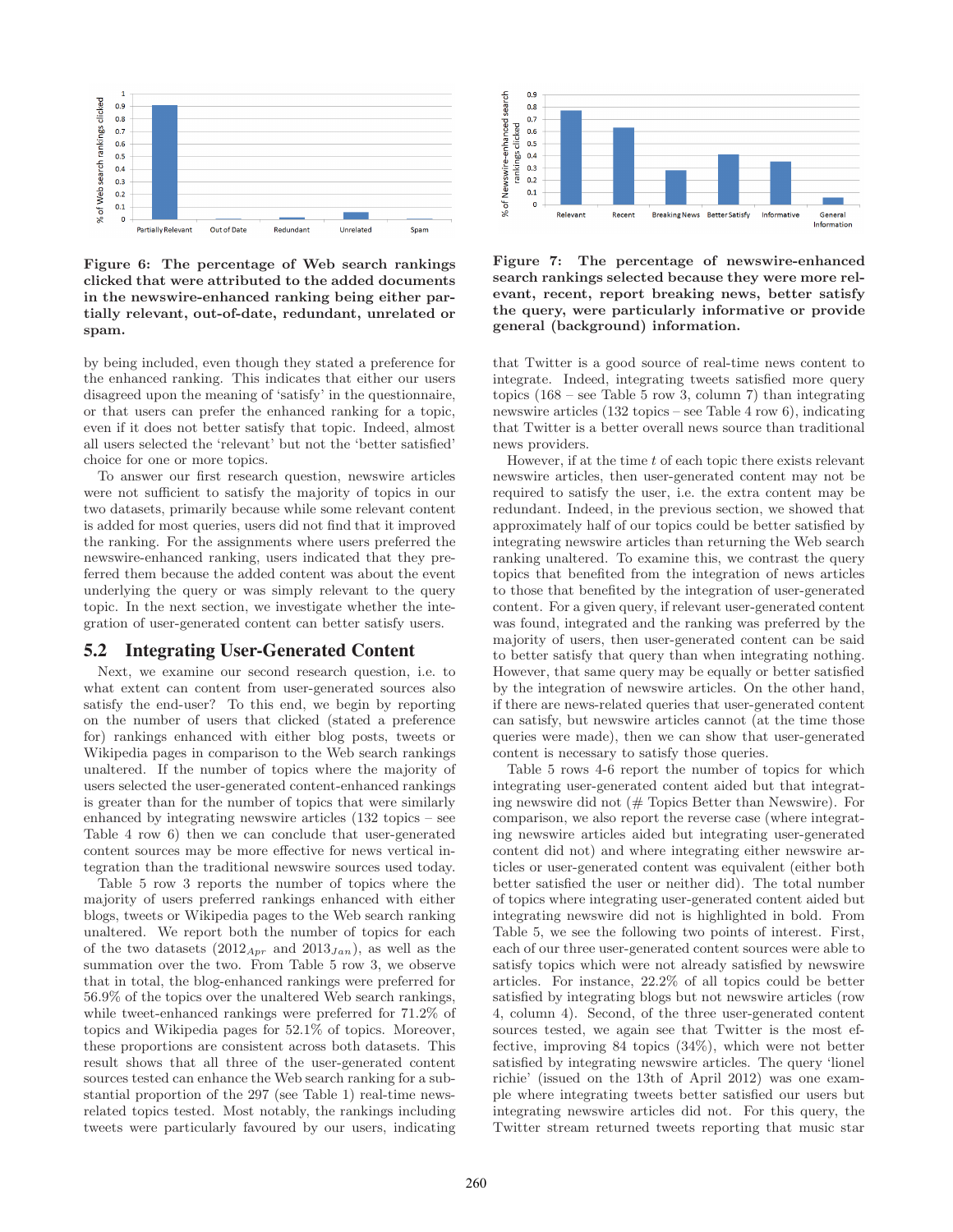Table 5: The number of topics where users preferred rankings enhanced with either blogs, tweets or Wikipedia pages and comparison against those topics that could also be enhanced with newswire articles.

|                                  | <b>Blogs</b> |              |               | Twitter       |               |               | Wikipedia     |              |               |
|----------------------------------|--------------|--------------|---------------|---------------|---------------|---------------|---------------|--------------|---------------|
|                                  | $2012_{Apr}$ | $2013_{Jan}$ | Total         | $2012_{Apr}$  | $2013_{Jan}$  | Total         | $2012_{Apr}$  | $2013_{Jan}$ | Total         |
| $#$ Topics Enhanced              | 86 (58.9%)   | $29(51.8\%)$ | 115 (56.9%)   | 121 (73.8%)   | 47 $(71.2\%)$ | 168 (71.3%)   | 66 $(55.4\%)$ | $21(43.8\%)$ | 87 (52.1%)    |
| $#$ Topics Better than Newswire  | $39(22.2\%)$ | 15 (23.8%)   | 54 $(22.6\%)$ | 53 $(29.1\%)$ | $31(47.0\%)$  | 84 (33.9%)    | $29(17.3\%)$  | $12(17.6\%)$ | 41 $(17.4\%)$ |
| $#$ Topics Worse than Newswire   | $51(29.0\%)$ | 20(31.7%)    | 71(29.7%)     | $30(16.5\%)$  | 18 (27.3%)    | 48 $(19.4\%)$ | $25(36.8\%)$  | $25(36.8\%)$ | 86 (36.4%)    |
| $#$ Topics Equal to Newswire     | 86 (48.9%)   | $28(44.4\%)$ | 114 (47.7%)   | 99 (54.3%)    | $17(25.7\%)$  | 116 (46.8%)   | 78 (46.4%)    | $31(45.6\%)$ | $109(46.2\%)$ |
| $#$ Topics Better than Blogs     |              |              |               | 66 $(48.5\%)$ | $33(48.5\%)$  | $99(48.5\%)$  | $40(26.8\%)$  | $16(23.2\%)$ | 41 $(20.2\%)$ |
| $#$ Topics Worse than Blogs      |              |              |               | $31(22.8\%)$  | $15(22.1\%)$  | 46 $(22.5\%)$ | $60(40.3\%)$  | $24(44.4\%)$ | 84 (41.4%)    |
| $#$ Topics Equal to Blogs        |              |              |               | 39 (28.7%)    | $20(29.4\%)$  | 59 (28.9%)    | 49 $(32.9\%)$ | $29(53.7\%)$ | 78 (38.4%)    |
| $#$ Topics Better than Twitter   | $31(22.8\%)$ | $15(22.1\%)$ | 46 $(22.5\%)$ |               |               | $-$           | $19(14.1\%)$  | $10(15.6\%)$ | $29(14.6\%)$  |
| $#$ Topics Worse than Twitter    | 66 (48.5%)   | 33 (48.5%)   | 99 (48.5%)    |               |               |               | 74 (55.2%)    | $36(56.3\%)$ | $110(55.6\%)$ |
| $#$ Topics Equal to Twitter      | 39 (28.7%)   | $20(29.4\%)$ | $59(28.9\%)$  |               |               |               | 41 $(30.6\%)$ | $18(28.1\%)$ | 59 (29.8%)    |
| $#$ Topics Better than Wikipedia | $60(40.3\%)$ | $24(34.7\%)$ | 84 (38.5%)    | 74 (55.2%)    | $36(56.2\%)$  | $110(55.6\%)$ |               |              |               |
| $#$ Topics Worse than Wikipedia  | $40(26.8\%)$ | 16 (23.2%)   | 56 (25.7%)    | $19(14.2\%)$  | $10(15.6\%)$  | $29(14.6\%)$  |               |              |               |
| $#$ Topics Equal to Wikipedia    | 49 (32.9%)   | $29(42.0\%)$ | 78 (35.8%)    | 41 $(30.6\%)$ | $18(28.1\%)$  | 59 (29.8%)    |               |              |               |

Lionel Richie was facing a large tax bill over allegations he owed more than \$1 million to the U.S. government. On the other hand, our newswire stream returns no relevant articles for that query and time.

Having shown that integrating user-generated content can be more effective than integrating newswire articles, we now investigate whether the three user-generated content sources predominantly aid for the same or different topics. Indeed, even if Twitter is the most effective of the three user-generated sources overall, it may be that blogs and Wikipedia can aid for other topics. Table 5 rows 7-15 report the number of topics for which the rankings enhanced with content from each user-generated source were preferred over the rankings enhanced with another user-generated source. From Table 5, we observe the following. First, the three usergenerated content sources appear to aid for different topics. For example, blog-enhanced rankings were preferred for 46 topics where rankings integrating tweets were not. However, there were similarly 99 topics for which the Twitterenhanced rankings were preferred, where the blog-enhanced rankings were not. Second, the proportion of topics where integrating two different user-generated content sources were equivalent (both aided or neither did) is quite small, e.g. 22.5% of topics when considering tweets and blog posts. This indicates that user-generated content sources are useful for tackling different types of queries and that by effectively using multiple types of content, a larger proportion of newsrelated queries might better be satisfied. For instance, the topic 'james holmes' about a plea extension in the Aurora movie theatre shooting court case was only better satisfied by integrating tweets, while the topic 'baby lion' about a dog being mistaken for baby lion in Virginia was better covered by local newswire outlets.

To answer our second research question, integrating usergenerated content into the Web search results can better satisfy many of our news-related topics. Moreover, many of these topics could not be similarly satisfied by integrating newswire articles published at the time. The most effective user-generated content source tested was Twitter, highlighting its usefulness for real-time news vertical search.

#### **5.3 Content Integration and Event Age**

In this section, we investigate our final research question, i.e. how does the age of a event affect the types of content that users prefer. To this end, we examine the query topics for which the integration of user-generated content aided when we break down our topics by the time between the originating event and the topic time. The aim is to determine

whether different sources are better to integrate at different points during an event's life cycle.

Figures 8 (a) and (b) report the proportion of query topics where users preferred the enhanced ranking in comparison to the Web search ranking divided into three time classes (see Section 4.1) for each dataset, respectively. From Figure 8 (a) and (b) we observe the following. First, the proportion of topics improved by integrating newswire articles shows a downward trend as the time elapsed from the event increases. This indicates that newswire articles are less useful to return for long-running events, possibly because newswire providers tend to publish a burst of articles around the time of the event, with little content published later. Secondly, in contrast, we see that integrating blogs satisfied a larger proportion of long-running queries than breaking or recent queries. This supports prior observations that for some types of events bloggers tend to lag behind newswire when publishing [22]. Next, we see that integrating Tweets was most effective for satisfying queries relating to breaking events. Indeed, on the first dataset, 52% of the breaking news queries could be better satisfied by integrating tweets into the Web search ranking. For example, one such query was 'levon helm', referring to American rock multi-instrumentalist and actor who was fighting cancer at the time. When this query was issued on the 19th of April 2012, Twitter returned tweets reporting his death, while our newswire stream only returned articles reporting that he was in the final stages of cancer. This illustrates the value that Twitter can bring from a content integration perspective for breaking news queries where no newswire articles have yet been published.

To answer our third research question, we find that users prefer rankings that integrate tweets or newswire articles soon after an event breaks. As an event matures, tweets and newswire articles become less effective, while integrating blogs becomes more effective.

# **6. CONCLUSIONS**

In this paper, we examined to what extent integrating news and user-generated content for real-time news-related queries could better satisfy end-users. We performed a novel user study using the emerging medium of crowdsourcing, where we had ten different users compare Web search rankings for 297 news-related queries against rankings that integrate newswire articles, blog posts, tweets and Wikipedia pages. From this user study, we showed that newswire articles were not sufficient to satisfy the majority of newsrelated queries tested, highlighting the need to examine new